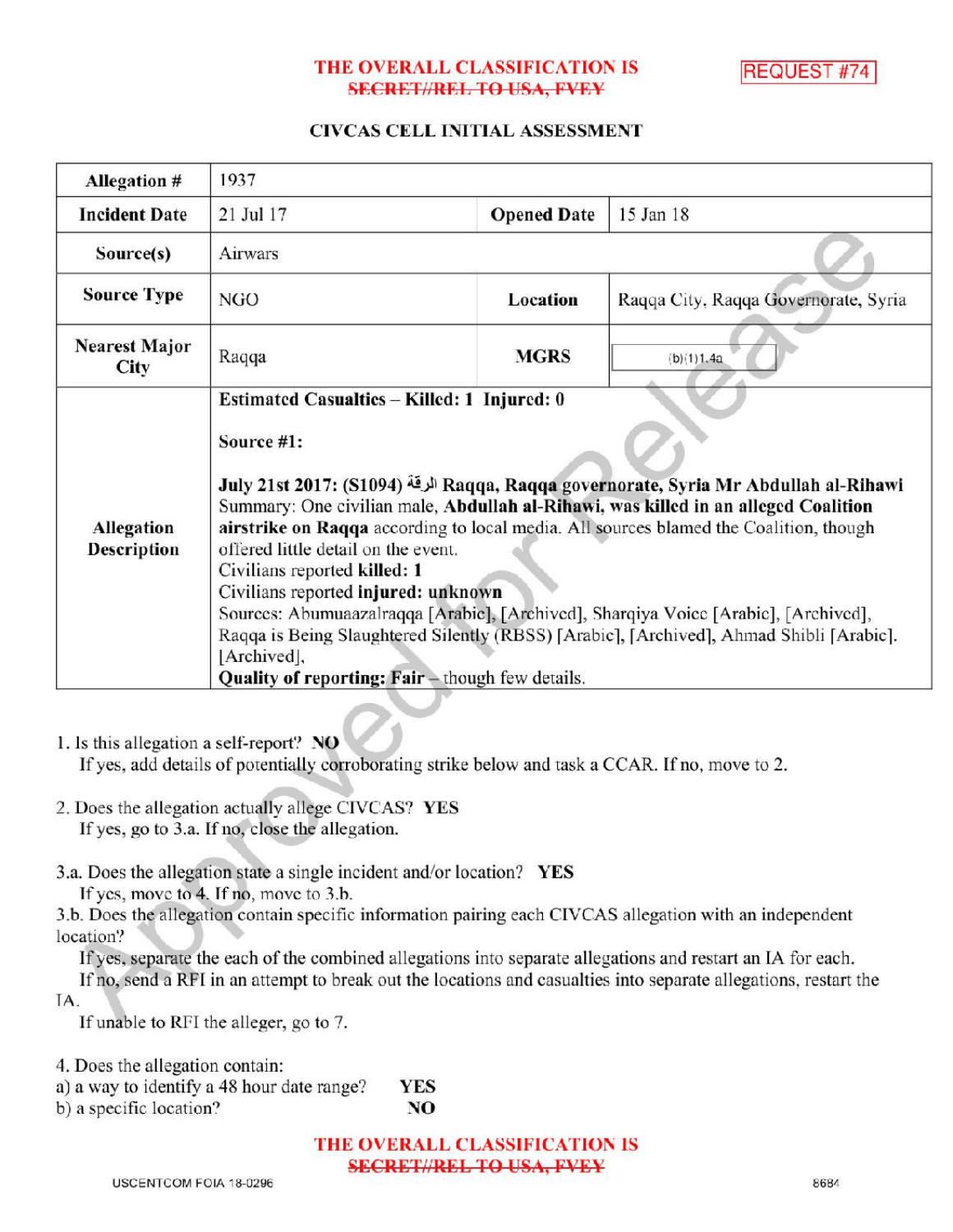## THE OVERALL CLASSIFICATION IS SECRETI/REL TO USA, EVEY

If yes to BOTH, go to 7. If EITHER are no, then go to 5.

5. Does the allegation contain:

a) a way to identify a 48 hour date range? YES<br>b) a specific time of day or timeframe? YES

YES (Analyst Comment: According to the Airwars July Enhanced Geolocations document, the alleged incident was "first reported at 16:10 UTC+02:00 by RBSS facebook http://archive.is/3G0HG".)

c) a general location? YES

If yes to ALL three, then go to 7. If ANY are no, go to  $6$ .

6. Does the allegation contain:

a) Video or photo evidence of CIVCAS that can be used to narrow the date/time or location of the allegation?  $\frac{1}{1}$  if yes, go to 7. If no, go to 6.b.

b) Are there at least two corroborating sources (total of 3) that independently reported the allegation?

 $\frac{1}{x}$  if yes, go to 7. If no, go to 6.e.

e) Any high quality sources?

Ifyes, go to 7. If no, go to 6.d.

d) Specific facts that warrant a search for strikes? If yes, go to 7. If no, go to 6.d.<br>If yes, go to 7. If no, go to 6.d.<br>Specific facts that warrant a search for strikes?<br>If yes, go to 7. If no, close the allegation.

7.a. Does the allegation contain sufficient information on the time, location and details to conduct a search for strikes?

If yes, go to  $8$ . If no, go to  $7.b.$  NO

7.b. Explainin detailwhy there is insufficientinformationon the time, location, and details to conduct <sup>a</sup> search for strikes.

Analyst Comment: Recommend that an RFI be sent to Airwars asking for more details. In order to process this allegation and find potentially corresponding strikes we require the neighbourhood, prominent landmarks/buildings and/or major thoroughfares near where the CIVCAS supposedly occurred. While we have an idea as to the timeframe in which the alleged strike took place, we cannot focus on the correct area within Raqqa City based on the limited information provided.

In the event no further details are supplied, recommend that this allegation be closed.

12 & SY  $MAT:$ CAOC log:  $CJTF$  log:

IZ  $CIFLCC$  log, -email (Start 18 MAY 2017):

¥ Iag, -email (Start 22 JUL 2017):

> THE OVERALL CLASSIFICATION IS SECRET//REL TO USA, FVEY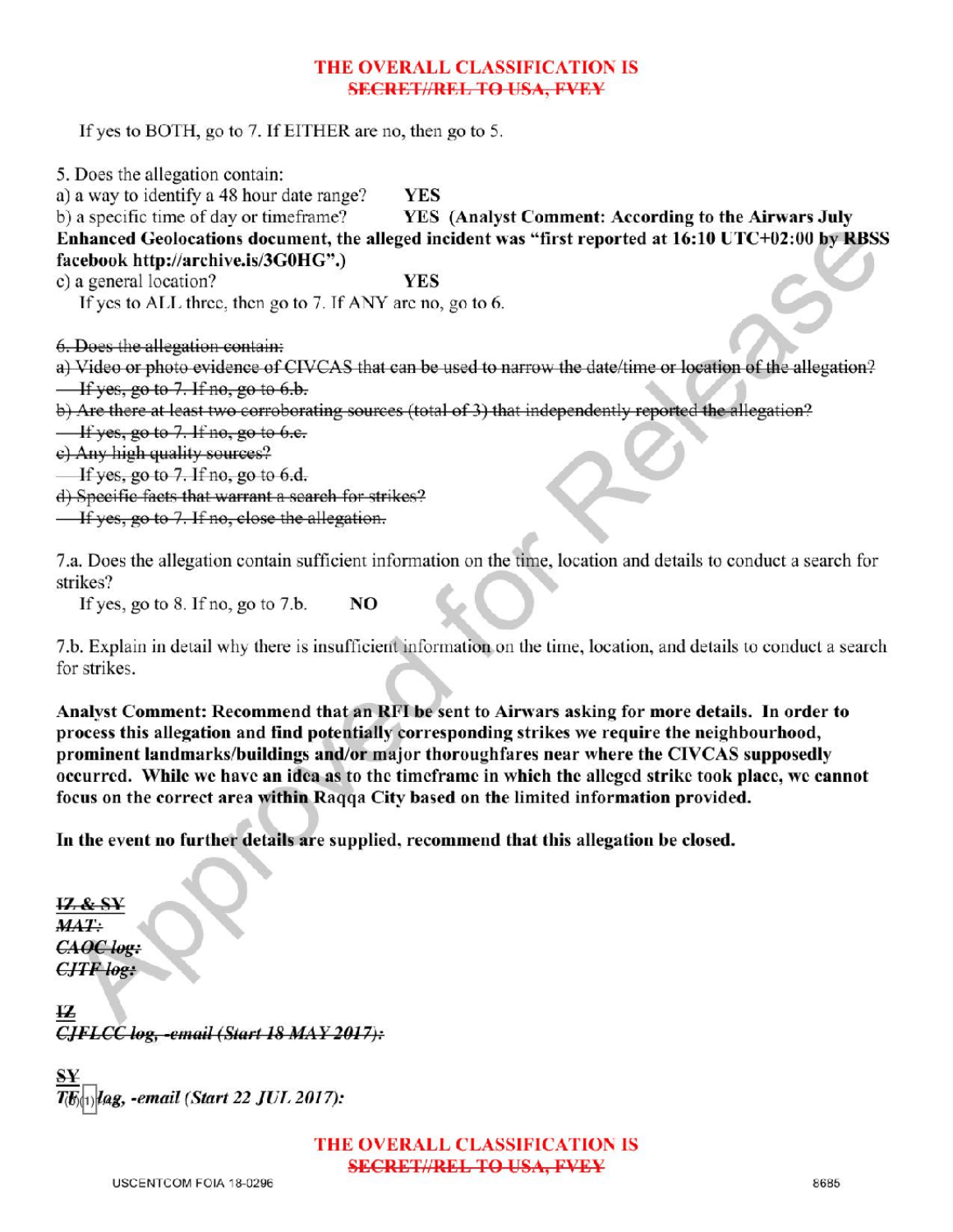# THE OVERALL CLASSIFICATION IS **SECRET//REL TO USA, FVEY**

8. Are there any potentially corroborating strikes?

- **If yes, answer the questions below and task CCAR.**
- If no, provide a detailed explanation and close the allegation.

#### 1.Assessed date of incident:

2.Location:

3. Potentially Corroborating Strike Information: MGRS: **Strike Number: DTG:** Target: Dynamic/Deliberate: Aircraft: Call Sign: **Nationality:** Munitions & Number dropped: **Target Number:** TEA:  $BE$ # forRelease

Non-USCoalition Involvement:

Decision: Although the allegation needs further information, Airwars has currently suspended their RFI responses to CJTF. Close at the IA due to insufficient information as to time, locations, and details to conduct an assessment of credibility,

Approved